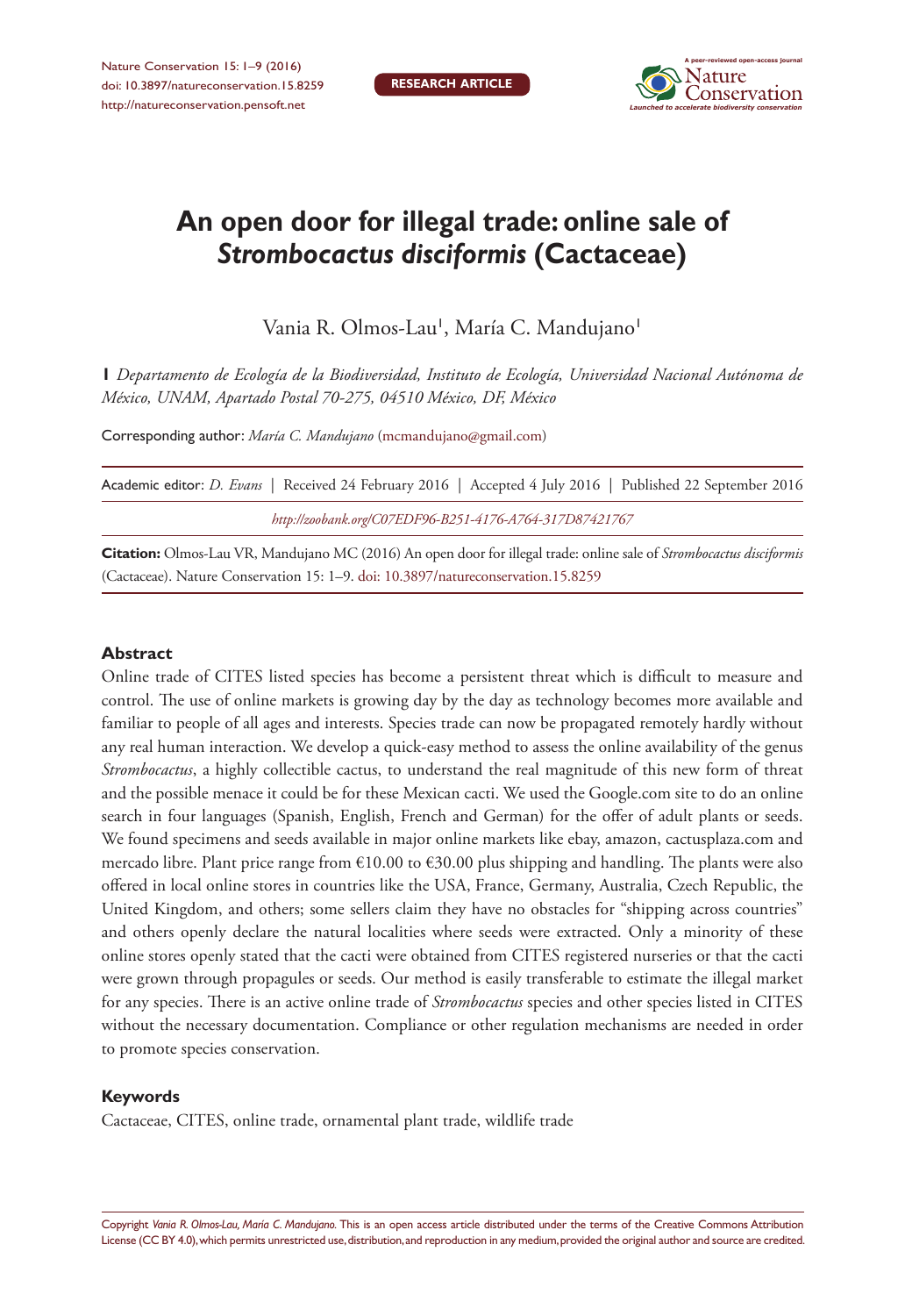#### **Introduction**

Mexico is the main hot spot of native cacti biodiversity, there are approximately 600 species of Cactaceae family of which 80% are endemic (Ortega-Baes and Godínez-Álvarez 2006, 2007, Ortega-Baes et al. 2010, Novoa et al. 2014); because of their beauty and rarity, they are of great interest and are well represented in the ornamental plant market, particularly in Europe, and more recently also in Asia (Álvarez et al. 2004, Novoa et al. 2014). *Strombocactus disciformis* is one of the Mexican endemic species listed as vulnerable in the IUCN, due to its limited range restricted to ten localities and the population decline due to illegal overcollection of mature individuals (Gómez-Hinostrosa et al. 2013), and it is included in Appendix I of CITES (CITES 2014). It is also included in the Mexican red list (NOM-ECOL-2010, SEMARNAT 2010) as threatened, therefore a collection permit is needed for seeds and individuals and no commercial trade of wild specimens is allowed (SEMARNAT 2010).

Online trade has become a new threat for CITES species (CITES 2011). The use of online stores by the general public increases each day as technology becomes more accessible and familiar to people of all ages and interests. In present days the trade of species can be done without any real human interaction and distance is no longer an obstacle. Contacting a seller is simplified by finding an offer in an online store and by the use of e-mail. Although conventional trade routes are maintained through the shipping of goods, the widespread use and the unregulated nature of the internet make e-commerce a great concern to the Convention on International Trade in Endangered Species of Wild Fauna and Flora, since plants and their derivatives have become a widespread commodity in this new type of trade (Ceballos and Kepel 2009).

Only species subject to international trade can be included in the CITES Appendices, inclusion in the Appendices allows the regulation of international trade in endangered wild species through the issuing and control of permits which aim to guarantee that the trade of individuals is not detrimental to the survival of the species in the wild. These apply to regular and internet trade (Sajeva et al. 2013). All members of the Cactaceae, with the exception of 3 genera (*Pereskia*, *Pereskiopsis*, and *Quiabentia*) are listed in either Appendix I or II. International trade of plants listed in Appendix I for commercial purposes is prohibited and they can only be traded if they are artificially propagated, in which case they are treated as if they were included in Appendix II, for which an export permit must be issued (Article VII, paragraph 4 of the Convention) (Sajeva et al. 2013). Artificially produced hybrids may be traded with an artificial propagation certificate, while seeds, flowers and other derivatives of these hybrids are not subject to the Convention (CITES 2014). Seeds of CITES Appendix I cacti, including seeds from artificially propagated plants, require CITES permits (U.S. Fish and Wildlife Service 2010; CITES 2014). This also applies to seeds from all Cactaceae spp. exported from Mexico (CITES 2014).

Illegal international trade in species of wild flora, in addition to threatening survival of species, may be detrimental for the local use and fair sharing of benefits from utilization of species (CBD 2012). Mexico being the most important centre of biodiversity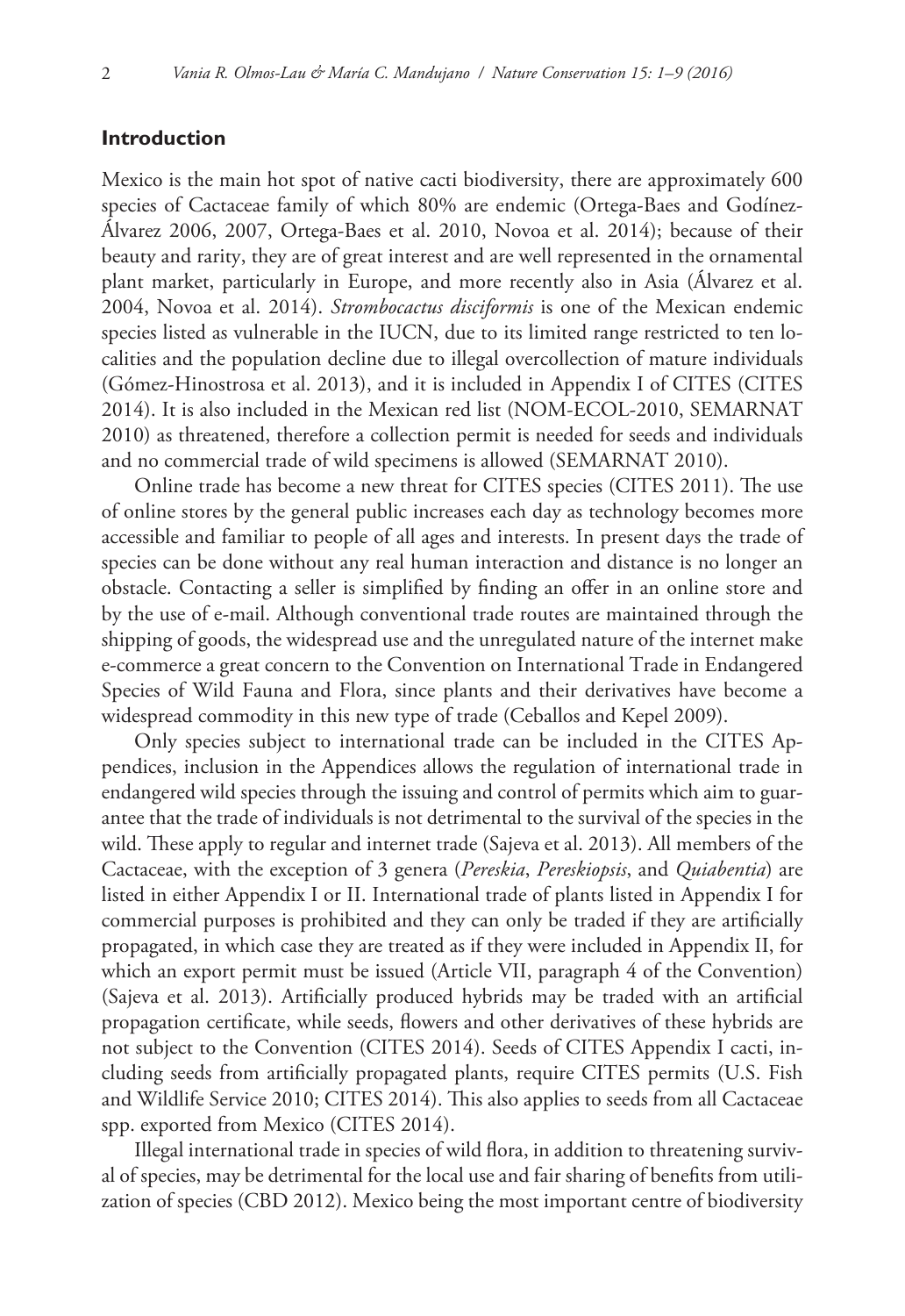of cacti (Jiménez-Sierra and Torres-Orozco 2003, Ortega-Baes and Godínez-Álvarez 2006, Carrillo et al. 2005, Jiménez-Sierra and Torres-Orozco 2003, Martínez-Peralta and Mandujano 2009, Novoa et al. 2014), plays no important role in the commercial reproduction of cacti for trade and propagation activities are often hard to begin due to strong national regulations (Bárcenas 2003). This leaves locals in the sites of origin, who are usually low income peasants, with no other way of making use of the biological richness other than allowing collection by any visitor for a low income through illegal trade.

Internet monitoring of the illegal trade of species has focused mainly on animals (Kepel et al. 2004, CEEWeb 2007, Ceballos and Kepel 2009, Xianlin 2009, Pistoni and Toledo 2010). A study in 2013 concerning the cacti family suggested that only 10% of the plants traded through the internet were potentially legal (Sajeva et al. 2013). All reports have agreed that internet commerce is a growing threat to the regulation of illegal trade, but presents an opportunity to understand its scale and main targets. Internet monitoring can give a picture of the actual scale of trade (CEEWeb 2007). Taxon-specific internet monitoring allows the understanding of market opportunity as well as the threat presented by potentially unregulated commercial trade.

#### **Methods**

This methodology is relatively simple and easy to replicate to obtain a snapshot of internet commerce of a any species or genus.

An online search for the offer of adult plants and seeds of the genus *Strombocactus* was made during the period of March-April 2014, and reviewed at the end of 2015, using the<https://www.google.com>. The search was made in four languages using the following phrases: compra *Strombocactus* (Spanish), buy *Strombocactus* (English), acheter *Strombocactus* (French), and *Strombocactus* kaufen (German). Each website shown as a result in the browser was visited to determine if the website offered plants for sale, this was repeated until websites stopped being relevant on plant sales. The use of a common name for the search was not considered for this genus.

A database was constructed to organize the data and a summary chart was made to organize the information in the following categories: store name, link for the website, type (plant or seeds), quantity (number of seeds or size of the plants), species (different varieties recognized by collectors were considered), country of origin for the website, currency used, price, if they have or offer CITES documentation, and any other observations. For independent stores' websites, information on CITES was usually found under the terms and conditions or shopping tab. Advertisements in auction sites or big online websites like eBay or Amazon were also considered. All websites that didn't mention CITES information were contacted by e-mail, as potential buyer, inquiring about the need for CITES documentation and the origin of the plant or seeds.

An analysis of the UNEP-WCMC CITES Database, which holds the official record of CITES documented trade as reported by the countries member to the Conven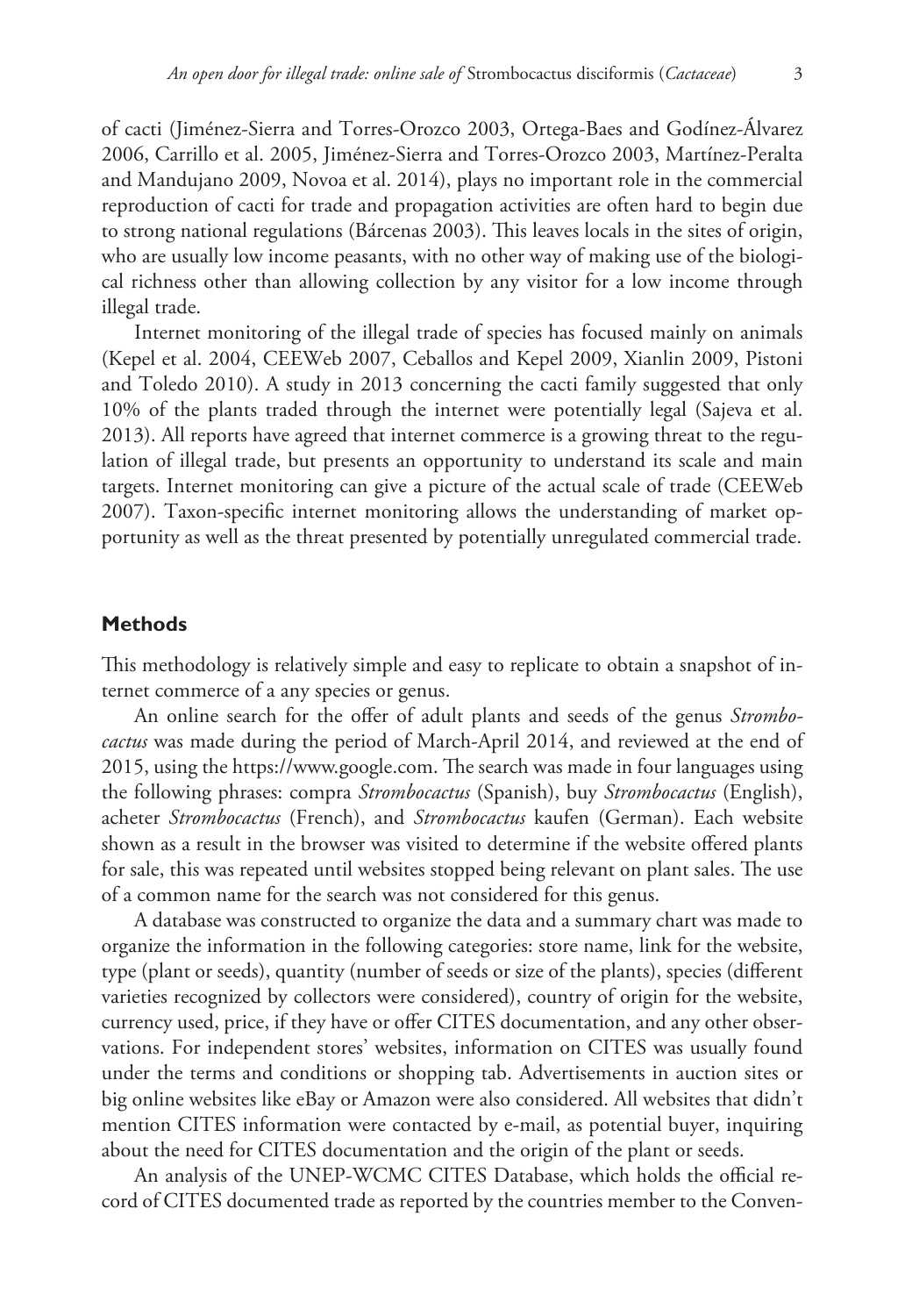tion, for the genus was also carried out ([http://trade.cites.org/\)](http://trade.cites.org/) (CITES 2013, 2015) using the following filters: year range as from 1975 to 2014 and species as *Strombocactus*, no other filter was used.

#### **Results**

The genus *Strombocactus* is sold under different names recognized by collectors (Table 1). Some varieties of *Strombocactus disciformis* are more valuable than others. However, we notice the online market price for this species is no more than €30 for the biggest and therefore most ancient individuals and also considerably cheap prices for the seeds.

We found 32 online stores where either whole plants or seeds of the genus *Strombocactus* were available. Only six (19%) state the plants they sell were obtained from CITES certified nurseries and will provide the documentation necessary: Duben Kaktus on eBay, Seeds Cactus, B&T World Seeds, Kakteen-Haage, Uhlig-Kakteen, and Mesa Garden.

Out of the rest; 5 (16%) mention CITES papers are necessary for the export but do not hold themselves responsible, 4 (13%) don't deliver outside of the European Union and are therefore exempted of the need for CITES papers, 12 (38%) mention that both plants and seeds are nursery cultivated from seed, *in vitro* or through grafting; and 8 (25%) include the name of localities from which seed or plants have been collected of which 3 (9%) include field collection numbers. These categories are not exclusive.

Regarding big online stores and auction sites such as eBay, Amazon and Mercadolibre, 24 publications were found. eBay contains the greatest number of publications, a total of 21, where only one of these sells plants from a CITES certified nursery, and another twelve declared specimens (both plants and seeds) came from nurseries or in the case of the latter where obtained from plants from a private collection.

Some online stores provide CITES documentation for international trade, 17% of stores in Germany, 25% in the Czech Republic, 33% in France and 50% in Italy. Only two online stores out of the previously mentioned (one based out of Germany and one out of Czech Republic) sell plants directly from CITES certified nurseries (Figure 1).

Online commerce of seeds is abundant. Most of the seeds of this genus are sold in quantities of less than 100 seeds, but offers were found in some stores for 500-1000 seeds. As well, in some private websites and through the e-mail answers we received, the harvesting of seeds from the wild is admitted openly (Table 2), and some even provide information regarding a collectors code or the locality were they were obtained. *Strombocactus* seeds measure about 0.5 mm (Rojas-Aréchiga et al. 2013), therefore a single envelope can serve as a mean to move thousands of propagules unnoticed.

According to the UNEP-WCMC (United Nations Environmental Program's World Conservation Monitoring Centre) CITES trade database up until 1984 only whole live individuals were sold; subsequently trade in seeds began. Since 1976, 326 879 plants and 325 433 seeds have been exported with CITES documentation. This last type of trade becomes more common than trade in whole plants from 1987 to the present day. The database also shows that since 1990 Mexico being the only country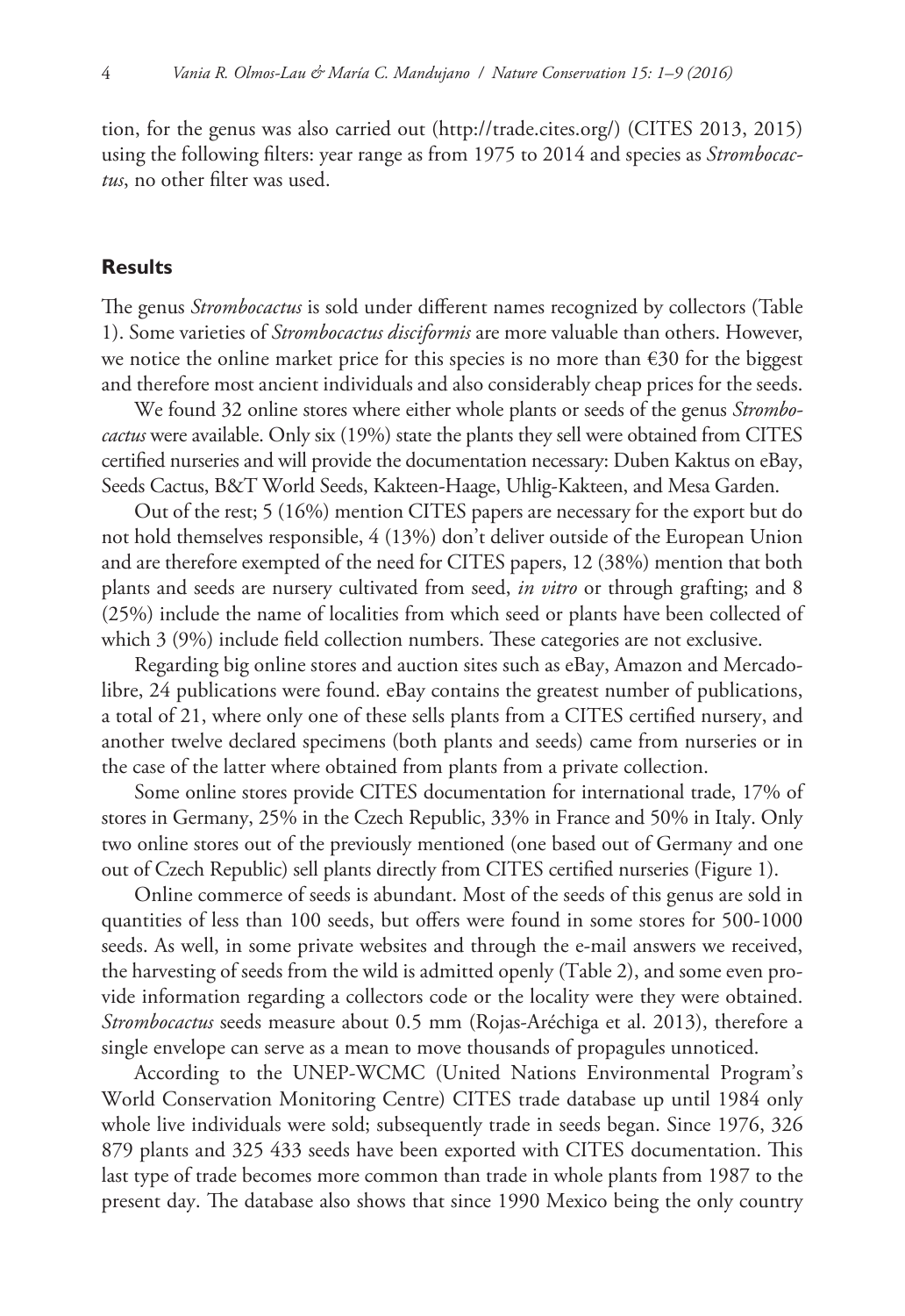**Table 1.** Online price of the different species and varieties of the genus *Strombocactus* (Cactaceae) for one unit in the case of plants and for 100 units in the case of seeds, during the period of March-April 2014, and reviewed at the end of 2015, using the [https://www.google.com.](https://www.google.com)

| <b>Species</b>                                   | Seed prices $(x100)$ | <b>Plant prices</b>            |
|--------------------------------------------------|----------------------|--------------------------------|
| Strombocactus disciformis                        | $2-10$ euros         | 6–30 euros (depending on size) |
| Strombocactus corregidorae                       | $7-12$ euros         | 13 euros                       |
| Strombocactus disciformis var. jarmilae          | $2.5 - 15$ euros     |                                |
| S. pulcherrimus (S. disciformis ssp. esperanzae) | $2-12$ euros         | $21-26$ euros                  |
| Strombocactus disciformis var. seidelli          | $2.7 - 3.6$ euros    |                                |



**Figure 1.** Number of online stores per country that sell *Strombocactus*. The asterisk (\*) represents countries where at least one online store offers CITES certified cacti.

| No. of stores | Locality           |
|---------------|--------------------|
|               | Xichu, Gto.        |
|               | Peñamiller, Qro.   |
|               | Las Adjuntas, Gto. |
|               | Peña Blanca, Qro.  |
|               | Vizarrón, Qro.     |
|               | Maconi, Qro.       |
|               | Jalpán, Qro.       |

**Table 2.** Number of online stores localities (abbreviated state in Mexico).

which holds *Strombocactus* in its natural habitat, began importing seeds from the USA, allowing non-range countries to profit from its national resources. Mexico has also imported live plants for reintroduction and scientific purposes (CITES 2015).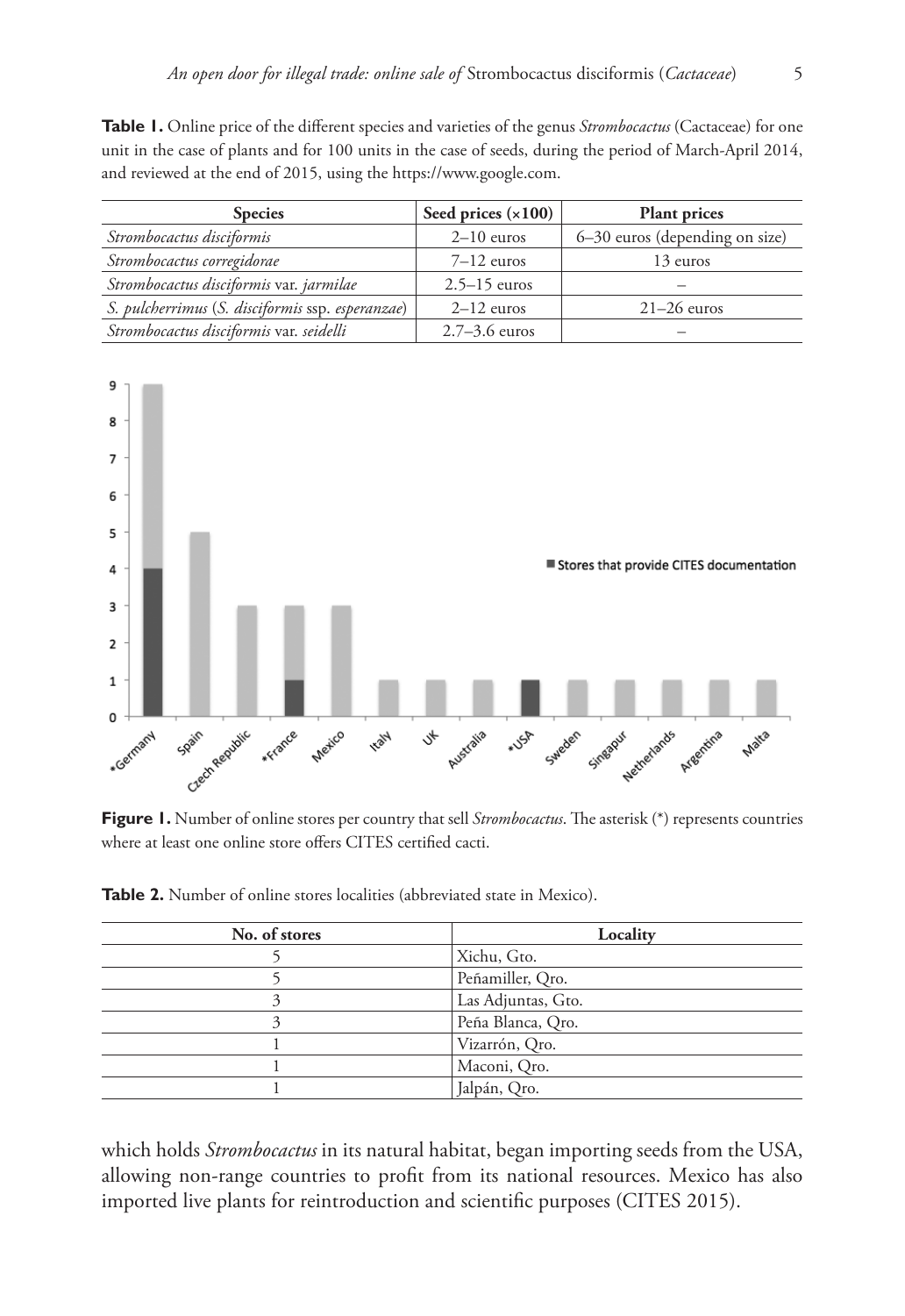#### **Discussion**

Most online stores may be implicated in illegal trade if they deliver specimens (both plants and seeds) internationally without CITES papers. The availability of seeds collected from wild specimens is particularly concerning. Plants can be easily sent in boxes marked with store codes, or seeds placed in envelopes. Generally, most stores that traded without the CITES documentation, didn't hold themselves responsible in case of confiscation but mentioned having no problem shipping internationally and that they do it often. This is particularly alarming due to the growing number of people that can easily offer CITES species in these stores protected by virtual anonymity, where once the publication is finished the user can leave the website making the identification of traders harder in the virtual world.

Research like this is relevant since it allows the use of an accessible and free tool like the internet to understand the magnitude of species trade. The UNEP-WCMC CITES database can be used to determine volumes of legitimate trade reported by CITES Parties and consistency between imports and exports (D'Cruze et al. 2015). We can find out which species are the most valuable, wanted and/or available; which may be useful to understand if the production of cultivated plants satisfies the demand for plants in the market. We can even track the appearance of recently described species in the international market of ornamental plants. Answers to these questions are especially vital for policy making by the bodies responsible for enforcing regulations, nature conservation and sustainable trade, as well as for possible future law amendments (Kepel 2004). The countries with the greatest volumes of production and sales can be identified, and most importantly it allows us to know which localities are the most visited for wild collection, especially of seeds, and so determine whether this is legal and sustainable or not. Once the harvesting localities have been determined, action plans can be created to keep these localities under surveillance during the time of fruit production. These localities can also be used as study areas to understand the population dynamics under constant harvesting.

There already exists a growing concern for the regulation of – illegally collected plants sold on the Internet (Sajeva et al. 2013, Lavorgna 2014). At this point, eBay offers the option of reporting items on sale based on their prohibited and restricted items list, which includes plants and seeds. However, this policy is focused on limiting the spread of pests and weeds and not on wildlife protection (eBay 2015). Its international trading policy expects the seller to be aware of international trade laws before listing an item and warns items could be removed if these laws are not respected; the same is applied to its animals and wildlife product policy. In this study, we see that although the policies exist they are not reflected in practice; particularly in the case of plants there is a gap of regulation in regard of protected species trade.

In the case of major online stores like eBay, Mercado Libre and Amazon we propose they apply a policy based on filtering the publications which contain the name of CITES species; for example through a downloadable format, signed by the seller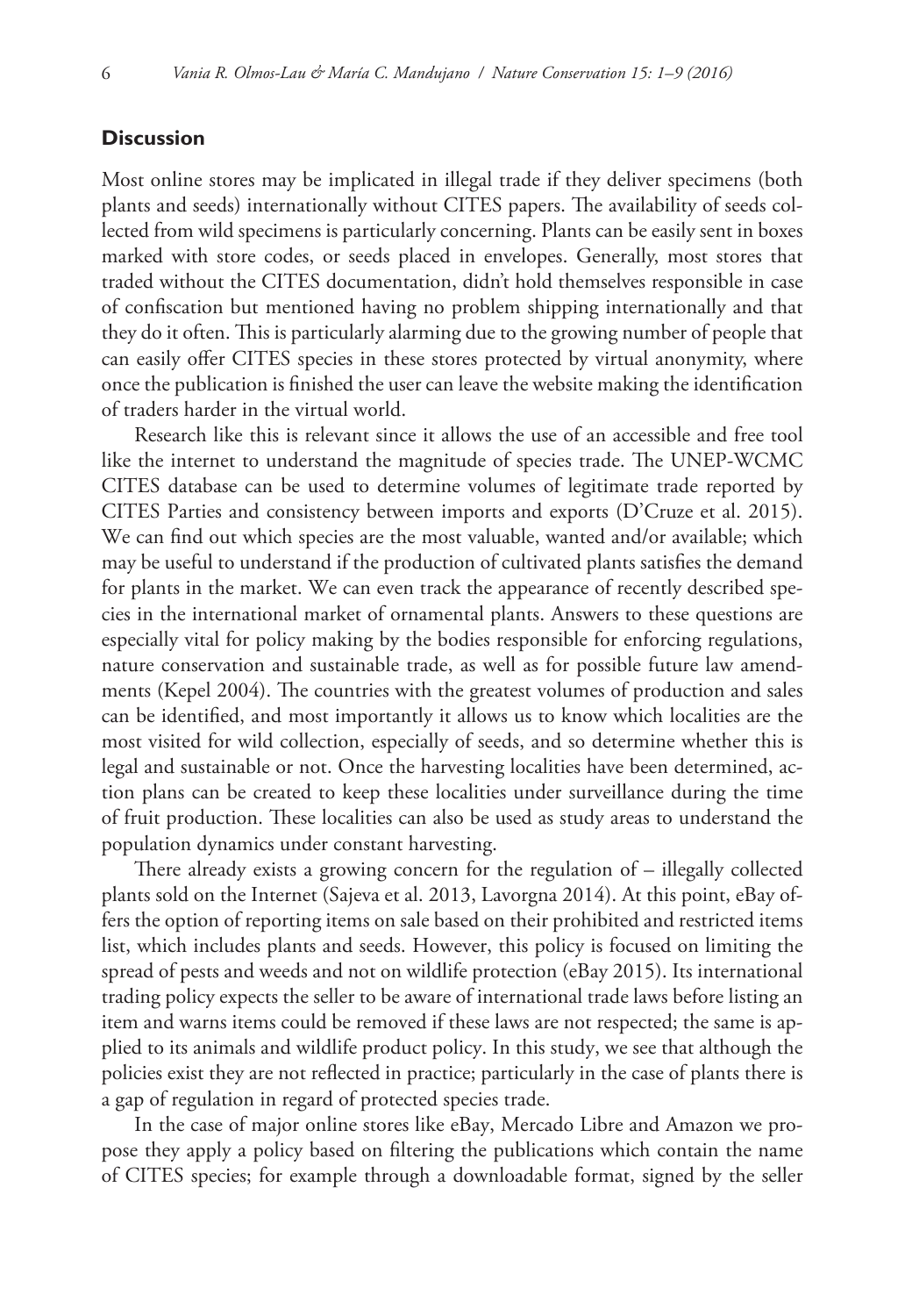assuming responsibility for the legal origin of the product or/and a pop up window allowing the buyer to understand what a CITES species is and what its acquisition involves. Most times the lack of compliance with regulations for wildlife trade is more a matter of ignorance rather than disobedience (see Kepel 2004). This is especially important since often buyers assume that if a product is offered on a well-known service, then it must be legal.

In regard of the cheap online prices found for this species and considering their extremely low growth rates, late and annual reproduction events, and the rare establishment of new plants in the wild; we can argue the price for this species and probably for many other cacti and slow-growing plants is undervalued. Even in the case of abundant supply or low market demand, the valorisation of this and other species is not reflecting their particularly long life cycles and the services they bring to many pollinators. Just as diamonds take a long time to form, so do many cacti take a long time to reach the aesthetically appreciated form collectors want and it takes an equally long time for new individuals to establish in wild populations; however, they are clearly valued differently.

## **Conclusion**

We found that most of the *Strombocactus* plants and seeds offered for sale on-line do not mention or follow CITES international trade regulations, therefore both the legal origin of the specimens and the assurance that it was non-detrimental for the survival of the species in the wild, can be questioned.

We emphasize that most of these stores also offer other cacti (close to 50 species) listed in CITES Appendix I. This type of trade must be acknowledged and complied with to promote species conservation. Throughout this study, and in compliance with the results of Kepel (2004), amongst breeders and artificial propagators we find general acceptance for breaking nature preservation laws. So we must ask ourselves why is this so? How can we fix it? And do current regulations make it too difficult to obtain the proper documentation for those who wish to trade honestly?

Especially in species rich countries, like Mexico, we need to open our eyes to the demand for wildlife and how it can be satisfied through fair trade schemes that benefit local landowners.

#### **Acknowledgements**

This research was completed through grants from Consejo Nacional de Ciencia y Teconología and Secretaría del Medio Ambiente y Recursos Naturales (project SEMAR-NAT/CONACyT 0350) and Ciencia básica del Conacyt (Conacyt 221362), and by Universidad Nacional Autónoma de Mexico (project PAPIIT IN 207411) and PASPA-DGAPA-UNAM for sabbatical leave to MCM.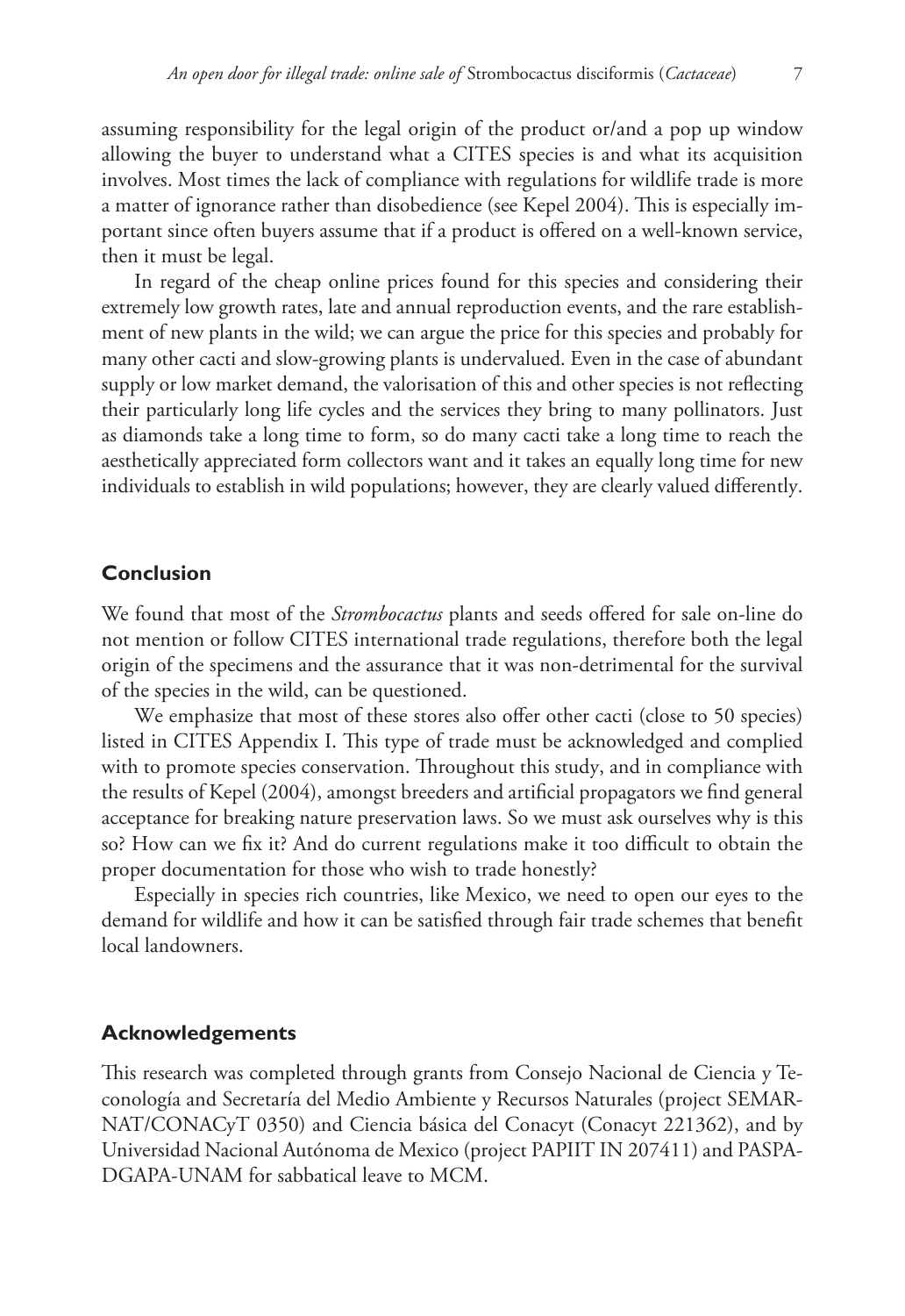### **References**

- Álvarez R, Gúzman U, Dávila P (2004) Aspectos ecológicos de dos cactáceas mexicanas amenazadas: Implicaciones para su conservación. Boletín de la Sociedad Botánica de México 75: 7–16.
- Bárcenas RT (2003) Parte II: Los cactos del Desierto Chihuahuense en México. Una evaluación del comercio, la administración y las prioridades de conservación. In: Robbins CS (Ed.) Comercio Espinoso: Comercio y Conservación de Cactos en el Desierto Chihuahuense. TRAFFIC Northamerica and World Wildlife Fund, DC.
- Carrillo IG, Golubov J, Rojas-Aréchiga M, Mandujano MC (2005) Distribución y estatus de conservación de *Ferocactus robustus* (Pfeiff.) Britton et. Rose. Cactáceas y Suclentas Mexicanas 50(2): 36–55.
- CEEWeb CITES WG (2007) CEETEES Trade in endangered species in Central and Eastern European countries.
- Ceballos E, Kepel A (2009) Report 2009: Internet trade of CITES species of animals in Ecuador. CATCA Campaign Against the Cruelty of Animals, Canada.
- CITES (2011) PC11 Doc. 21.2 Comercio de cactus mexicanos: venta de cactus en internet. Eleventh reunion of the Flora Committee Langkawi (Malaysia). [3–7 Sept. 2001]
- CITES (2013) A guide to using the CITES Trade Database, Version 8. UNEP World Conservation Monitoring Centre, Cambridge. [http://trade.cites.org/cites\\_trade\\_guidelines/](http://trade.cites.org/cites_trade_guidelines/en-CITES_Trade_Database_Guide.pdf) [en-CITES\\_Trade\\_Database\\_Guide.pdf](http://trade.cites.org/cites_trade_guidelines/en-CITES_Trade_Database_Guide.pdf) [March, 2015]
- CITES (2014) Appendices. <http://www.cites.org/eng/app/appendices.php#flora4> [13 June 2014]
- CITES (2015) CITES trade statistics derived from the CITES Trade Database, UNEP World Conservation Monitoring Centre, Cambridge. [March, 2015]
- Convention on Biological Diversity (2012) Global Strategy for Plant Conservation: 2011– 2020. Botanic Gardens Conservation International, Richmond.
- D'Cruze N, Singh B, Morrison T, Schmidt-Burbach J, Macdonald DW, Mookerjee A (2015) A star attraction: The illegal trade in Indian Star Tortoises. Nature Conservation 13: 1–19. [doi: 10.3897/natureconservation.13.5625](http://dx.doi.org/10.3897/natureconservation.13.5625)
- eBay (2015) Prohibited and restricted items overview. [http://pages.ebay.com/help/policies/](http://pages.ebay.com/help/policies/items-ov.html) [items-ov.html](http://pages.ebay.com/help/policies/items-ov.html) [20 November 2015]
- Godínez-Álvarez H, Ortega-Baes P (2007) Mexican cactus diversity: environmental correlates and conservation priorities. Boletín de la Sociedad Botánica de México 81: 81–87.
- Gómez-Hinostrosa C, Sánchez E, Guadalupe Martínez J, Bárcenas RT (2013) *Strombocactus disciformis*. The IUCN Red List of Threatened Species 2013: e.T152318A623148. [doi:](http://dx.doi.org/10.2305/IUCN.UK.2013-1.RLTS.T152318A623148.en) [10.2305/IUCN.UK.2013-1.RLTS.T152318A623148.en](http://dx.doi.org/10.2305/IUCN.UK.2013-1.RLTS.T152318A623148.en)
- Jímenez-Sierra C, Torres-Orozco R (2003) Estado actual de las poblaciones de la biznaga dulce *Echinocactus platyacanthus* (Cactaceae) en el SE de Puebla. Contactos 47: 28–24.
- Kepel A, Grebieniow A, Kala B (2004) Species Disappearing through the net: illegal trade in animals on the Internet in Poland. Salmandra, Polish Society for Nature Protection.
- Lavorgna A (2014) Wildlife trafficking in the Internet age. Crime Science 3(1): 1–12. [doi:](http://dx.doi.org/10.1186/s40163-014-0005-2) [10.1186/s40163-014-0005-2](http://dx.doi.org/10.1186/s40163-014-0005-2)